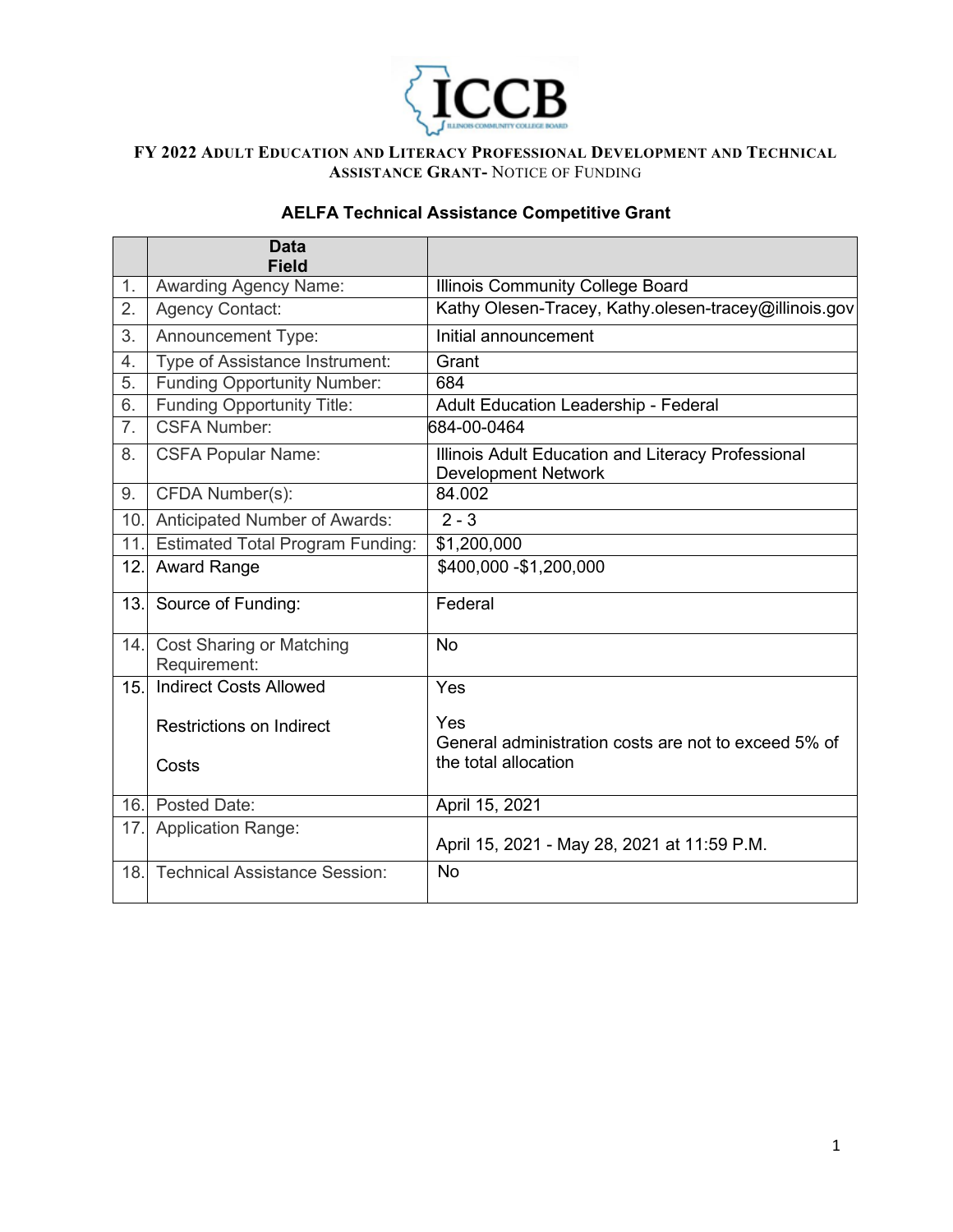

## **A. Program Description**

This information stipulates the requirements for submitting a Competitive RFP to provide technical assistance for the implementation of the Adult Education and Literacy Program (AEL). Eligible providers for technical assistance should read this information and visit the ICCB Adult Education and Literacy website at http://www2.iccb.org/adult ed/ to obtain more information about the program.

This document will be posted on the Illinois Community College Board (ICCB) website at http://www2[.iccb.org/iccb/grant-opportunit](http://www2.iccb.org/iccb/grant-opportunities/)ies/. The Technical Assistance and Leadership services provided under this funding are designed to support the implementation of the Adult Education and Literacy Act (34 CFR § 463.1), a program is specifically aimed at assisting adults become literate and obtain the knowledge and skills necessary for employment and economic self-sufficiency.

### **Deliverables:**

.

The following deliverables are required for the technical assistance for the AEL Technical Assistance Program. There are three funding priorities. An applicant may write for a single funding priority or any combination of priorities.

## **Funding Priority 1: Workplace Development (\$400,000.00)**

- a. Coordination and delivery of the IET, ADA, Special Learning Needs, Equity areas for the Illinois Adult Education Professional Development Network.
- b. Execution and logistical support for Adult Education and Literacy conferences and workshops.
- c. Supporting ICAPS and Bridge Program development for the Adult Education and Literacy programs.
- d. Provide onsite technical assistance as needed.

#### **Funding Priority 2: ABE/ASE and Assessment (\$400,000.00)**

- a. Coordination and delivery of the ABE/ASE Content Standards for the Illinois Professional Development Network.
- b. Coordination and delivery of the ABE/ASE NRS Assessment Training
- c. Coordination for the MOUs and NRS Assessment purchases and distribution.
- d. Execution and logistical support for Adult Education conferences and workshops.
- e. Manage the Illinois Adult Education PDN database for training and evaluation.
- f. Provide onsite technical assistance.

### **Funding Priority 3: ESL, Evidence Based Reading Instruction, and Assessment (\$400,000.00)**

- a. Coordination and delivery of the ESL Content Standards for the Illinois Professional Development Network.
- b. Coordination and delivery of the ELL NRS Assessment Training.
- c. Coordination and delivery of the Evidence Based Reading Instruction /STAR Reading for the Illinois Professional Development Network.
- d. Maintain the Illinois Adult Education Hotline.

#### **Budget Expenditure Categories:** Allowable expenditures include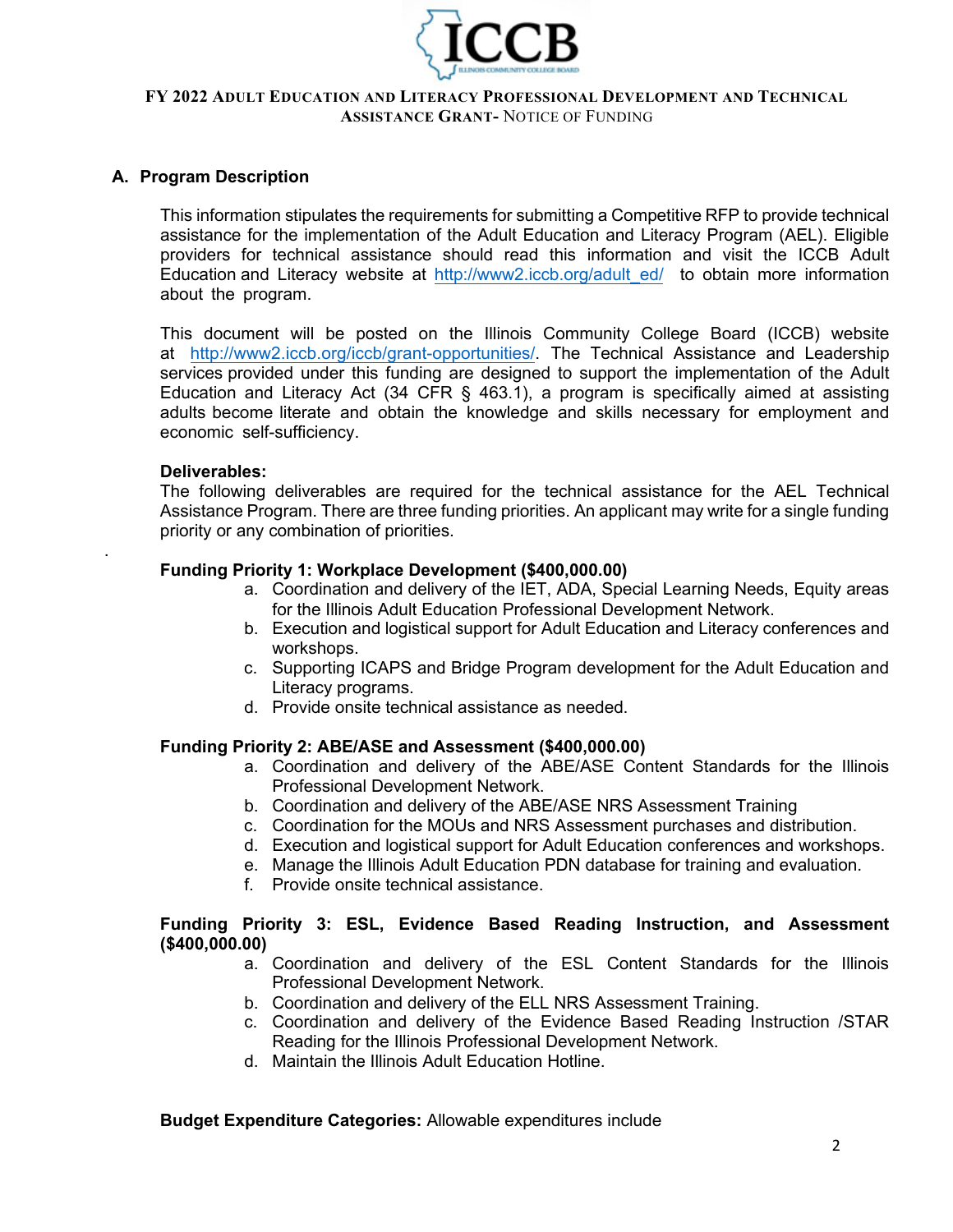

| <b>Education Department General Administrative Regulations (EDGAR)</b> |                                                                                                                                                                                                                                                                                                                                                                                                                                                                                                                                                                                                                        |  |  |  |  |
|------------------------------------------------------------------------|------------------------------------------------------------------------------------------------------------------------------------------------------------------------------------------------------------------------------------------------------------------------------------------------------------------------------------------------------------------------------------------------------------------------------------------------------------------------------------------------------------------------------------------------------------------------------------------------------------------------|--|--|--|--|
| <b>Expenditure categories</b>                                          |                                                                                                                                                                                                                                                                                                                                                                                                                                                                                                                                                                                                                        |  |  |  |  |
| Compensation-<br><b>Personnel</b><br>2 CFR 200.430                     | Compensation for personnel services includes all remuneration,<br>paid currently or accrued, for services of employees rendered<br>during the period of performance under the Federal award,<br>including but not necessarily limited to wages and salaries.                                                                                                                                                                                                                                                                                                                                                           |  |  |  |  |
| Compensation-<br><b>Fringe Benefits</b><br>2 CFR 200.431               | Fringe benefits are allowances and services provided by<br>employers to their employees as compensation in addition to<br>regular salaries and wages. Fringe benefits include, but are not<br>limited to, the costs of leave (vacation, family-related, sick or<br>military), employee insurance, pensions, and unemployment<br>benefit plans. Except as provided elsewhere in these principles,<br>the costs of fringe benefits are allowable provided that the<br>benefits are reasonable and are required by law, non-Federal<br>entity-employee agreement, or an established policy of the non-<br>Federal entity. |  |  |  |  |
| <b>Travel Costs</b><br>2 CFR 200.474                                   | Travel costs are the expenses for transportation, lodging,<br>subsistence, and related items incurred by employees who are in<br>travel status on official business of the non-Federal entity. Such<br>costs may be charged on an actual cost basis, on a per diem or<br>mileage basis in lieu of actual costs incurred, or on a combination<br>of the two, provided the method used is applied to an entire trip<br>and not to selected days of the trip.                                                                                                                                                             |  |  |  |  |
| <b>Equipment</b><br>2 CFR 200.33                                       | Equipment is defined as an article of tangible personal property<br>that has a useful life of more than one year and a per-unit<br>acquisition cost which equals or exceeds the lesser of the<br>capitalization level established by the non-Federal entity for<br>financial statement purposes, or \$5,000. An applicant<br>organization may classify equipment at a lower dollar value but<br>cannot classify it higher than \$5,000. Please also see 2 CFR<br>§200.439 Capital Expenditures.                                                                                                                        |  |  |  |  |
| <b>Supplies</b><br>2 CFR 200.94                                        | All tangible personal property [other than those described in<br>§200.33 Equipment]. Generally, supplies include any materials<br>that are expendable or consumed during the course of the grant.                                                                                                                                                                                                                                                                                                                                                                                                                      |  |  |  |  |
| <b>Contractual</b><br><b>Services</b><br>2 CFR 200.318                 | All products or services which are procured by contract.<br>"Contract" means a legal instrument by which a non-Federal<br>entity purchases property or services needed to carry out the<br>project or program under a Federal award.                                                                                                                                                                                                                                                                                                                                                                                   |  |  |  |  |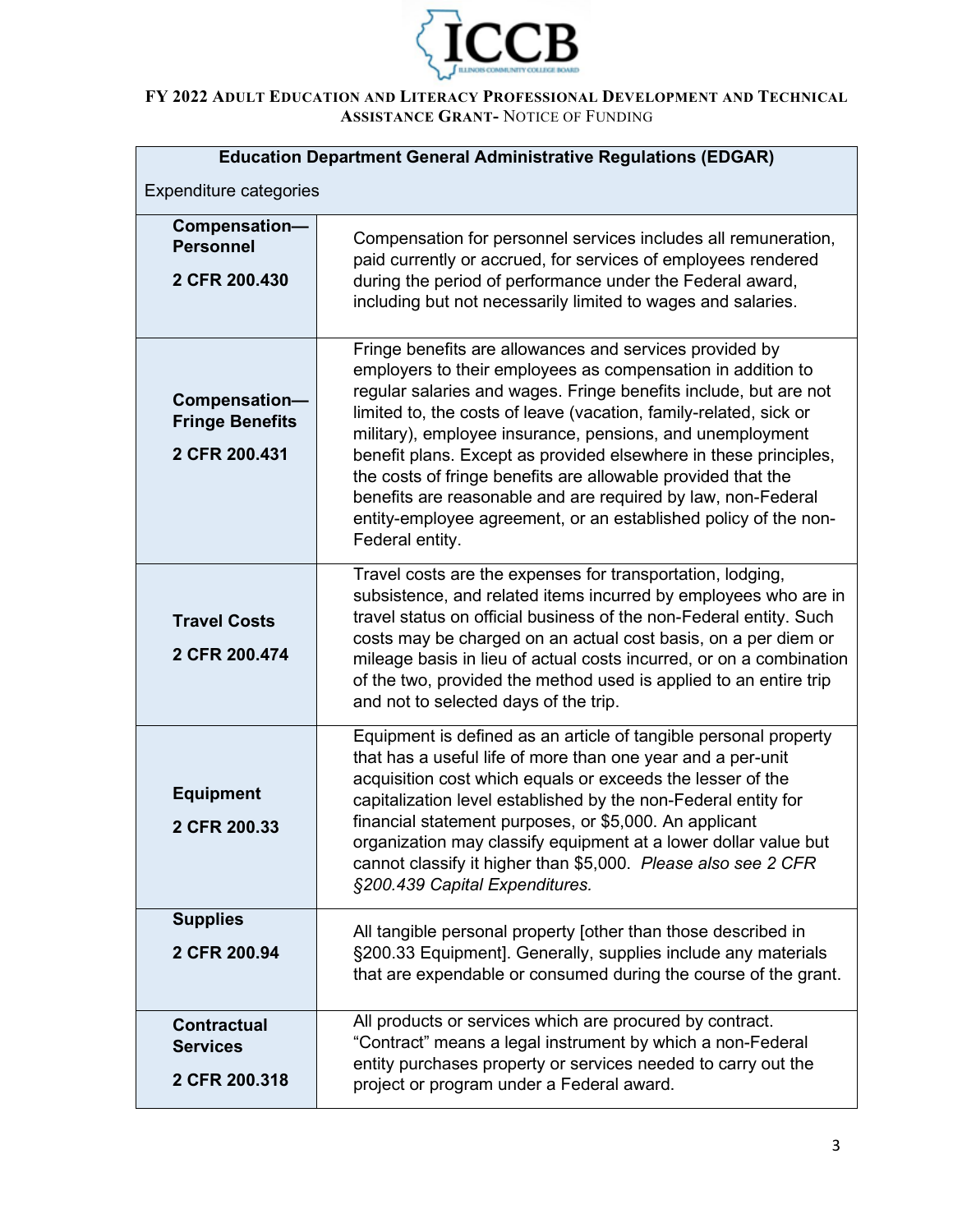

| <b>Consultant/</b><br><b>Professional</b><br><b>Service Costs</b><br>2 CFR 200.459 | Costs of professional and consultant services rendered by<br>persons who are members of a particular profession or possess<br>a special skill, and who are not officers or employees of the non-<br>Federal entity.                                                                                                                                                                                                                                                                                                                                                                                                                                                                                                                                                                                                                                                                                                                                                                                                                                         |
|------------------------------------------------------------------------------------|-------------------------------------------------------------------------------------------------------------------------------------------------------------------------------------------------------------------------------------------------------------------------------------------------------------------------------------------------------------------------------------------------------------------------------------------------------------------------------------------------------------------------------------------------------------------------------------------------------------------------------------------------------------------------------------------------------------------------------------------------------------------------------------------------------------------------------------------------------------------------------------------------------------------------------------------------------------------------------------------------------------------------------------------------------------|
| <b>Training and</b><br><b>Education</b><br>2 CFR 200.472                           | The cost of training and education provided for employee<br>development.                                                                                                                                                                                                                                                                                                                                                                                                                                                                                                                                                                                                                                                                                                                                                                                                                                                                                                                                                                                    |
| <b>Indirect Cost/</b><br><b>General</b><br><b>Administration</b><br>2 CFR 200.414  | Indirect costs: those costs incurred for a common or joint<br>purpose benefitting more than one cost objective, and not readily<br>assignable to the cost objectives specifically benefitted without<br>effort disproportionate to the results achieved. Indirect costs must<br>be classified within two broad categories: "Facilities" and<br>"Administration." "Facilities" is defined as depreciation on<br>buildings, equipment and capital improvement, interest on debt<br>associated with certain buildings, equipment and capital<br>improvements, and operations and maintenance expenses.<br>"Administration" is defined as general administration and general<br>expenses such as the director's office, accounting, personnel and<br>all other types of expenditures.<br>General Administration (Perkins Section 136(d)): organized<br>administrative activities that provide assistance and support to<br>CTE students, including activities specifically designed to provide<br>administrative or managerial support for CTE programs and any |

## **B. Funding Information**

This grant is provided through the Illinois Community College Board. Available appropriation is approximately \$1,200,000 total or \$400,000 per funding priority areas. An application may be for a single category or a combination of categories. However, partial award will not be made.

The grant period is from July 1, 2021 through June 30, 2022. A continuation plan must be submitted in the Spring of 2022 and funding for the second year is contingent upon a sufficient appropriation and a program's satisfactory performance in the preceding year.

Budget modifications up to 10% or \$1,000 (whichever is higher) of the total budget line item do not require ICCB approval. Budget modifications over 10% or \$1,000 (whichever is higher) of the total budget line must have prior ICCB approval. To request a budget modification, submit an amended budget and explanation for the requested changes to [ICCB.ael.compliance@illinois.gov.](mailto:ICCB.ael.compliance@illinois.gov)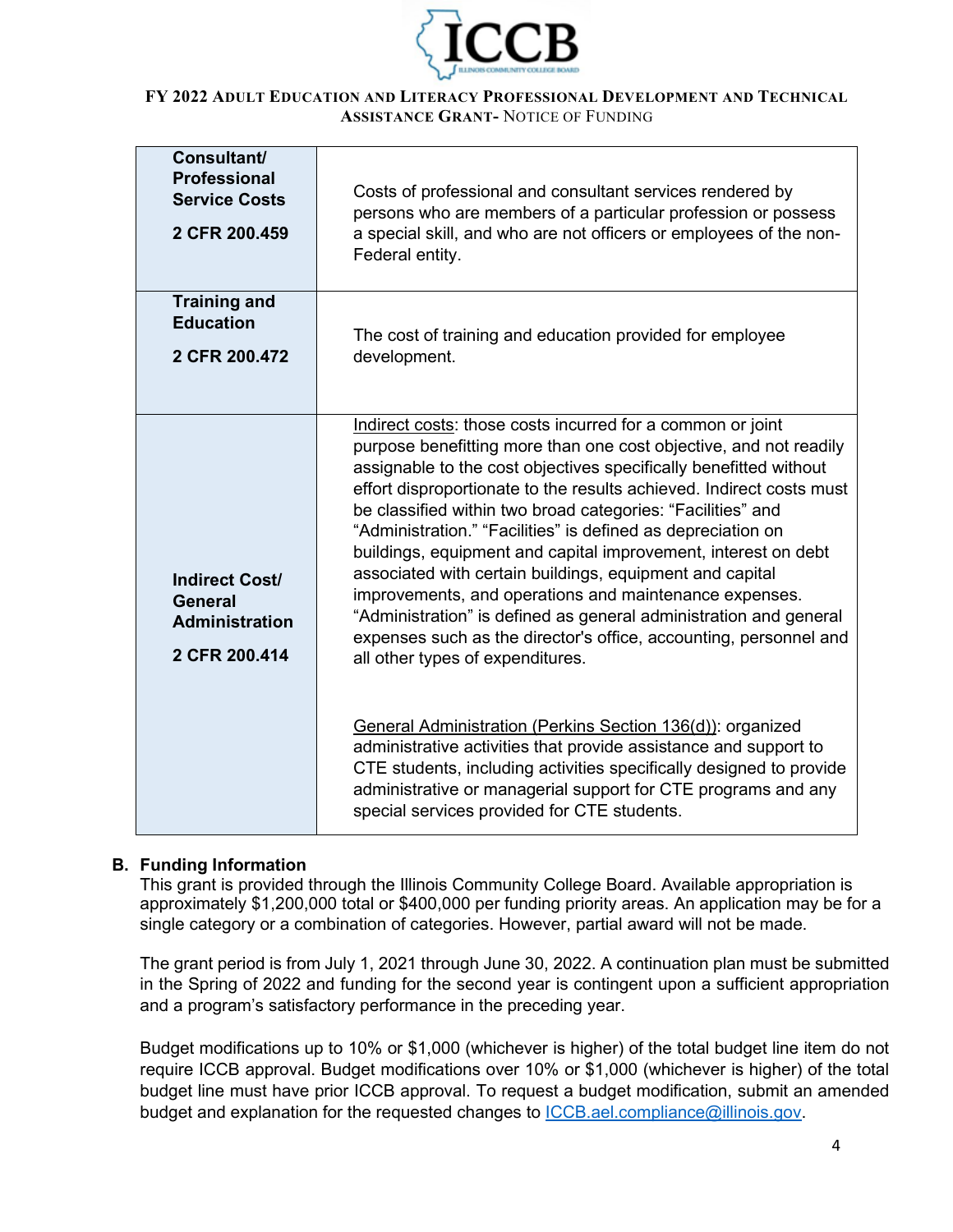

All grant funds shall be subject to the Illinois Grant Funds Recovery Act (30 ILCS 705). All funds granted for the operation of this program must be used exclusively for the purposes stated in the approved proposal and must be expended in accordance with the approved budget and the grantee's policies and procedures related to such expenditures. Funds may only be expended for activities occurring during the grant period.

## **C. Eligibility Information**

To be eligible, an applicant must be in the state of Illinois, in good standing with Illinois and be

- Local Educational Agencies (LEAs)
- Institutions of Higher Education (IHEs)
- Public or Private nonprofit agencies

Additionally, to be considered for funding under this AEL PDN TA Request for Proposal, an applicant of demonstrated effectiveness must include the following:

- A minimum of 5-years of professional development and technical assistance for programs serving adult education and literacy.
- A minimum of 5-years of experience in providing professional development on topics related to the Workforce Investment and Opportunities Act, service integration, Integrated Education and Training Programs (ICAPS), work-based learning, programs of study, career pathways, and curriculum and instruction for individuals with physical and cognitive disabilities.
- A minimum of 5-years of experience in providing professional development on ESL, Assessment, AEL Content Standards, virtual learning communities, and on-site technical assistance.
- Ability to travel on-site to funded programs and provide targeted technical assistance.

Funding for this project is contingent upon a sufficient federal appropriation and a program's satisfactory performance in the preceding year.

#### **D. Application and Submission Information**

All materials needed for the application are on the Illinois Community College Board's website at http://www2[.iccb.org/iccb/grant-opportunities/](http://www2.iccb.org/iccb/grant-opportunities/).

**Application Deadline:** no later than **11:59 p.m. (CST) May 28, 2021.**

- **Submit applications to [ICCB.Submit.AELRFP@illinois.gov.](mailto:ICCB.Submit.AELRFP@illinois.gov)**
- **Include PDN TA RFP in the subject line.**

The following Applications will not be considered for funding:

- Applications received after the deadline
- Applications from applicants that do not meet the eligibility criteria
- Applications that are incomplete in any way or include unallowable uses of funds. *Uses of funds should follow federal EDGAR guidelines and requirements for uses of funds per Section 135b of Perkins V.*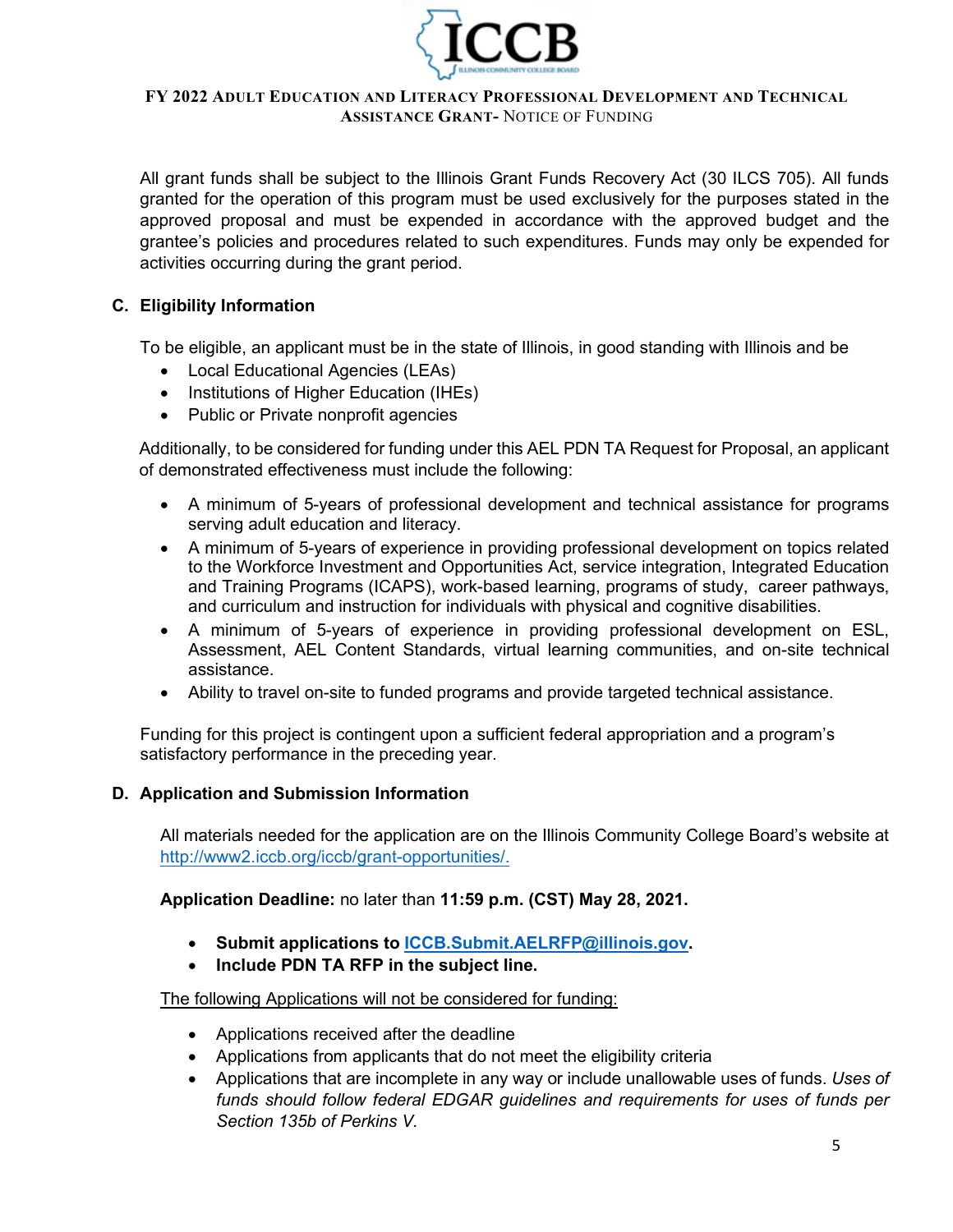

## **DUNS and/or UEI**

Applicants will also need their Dun and Bradstreet Universal Numbering System (DUNS) Number or a Unique Entity Identifier (UEI) and System for Award Management (SAM). Each applicant (unless the applicant is an individual or Federal or State awarding agency that is exempt from those requirements under 2 CFR § 25.110(b) or (c), or has an exception approved by the Federal or State awarding agency under 2 CFR § 25.110(d)) is required to:

- Be registered in SAM before submitting its application. To establish a SAM registration, go to [www.SAM.gov a](http://www.sam.gov/)nd/or utilize this instructional link: [How to](https://www.illinois.gov/sites/GATA/Documents/How%20to%20Register%20in%20SAMS.pdf) [Register in SAM f](https://www.illinois.gov/sites/GATA/Documents/How%20to%20Register%20in%20SAMS.pdf)rom th[e](http://www.grants.illinois.gov/) [www.grants.illinois.gov R](http://www.grants.illinois.gov/)esource Links tab.
- Provide a valid DUNS or UEI number in its application.
- Continue to maintain an active SAM registration with current information at all times during which it has an active award or an application or plan under consideration by an awarding agency. The ICCB will not make an award to an applicant until the applicant has complied with all applicable DUNS and SAM requirements. If an applicant has not fully complied with the requirements the applicant is not qualified to receive this award.

## **E. Application Package Materials:** All Application Materials are located at

http://www2[.iccb.org/iccb/grant-opportunities/](http://www2.iccb.org/iccb/grant-opportunities/)

- **Cover Page** Applicants must record the FY 2022 request with appropriate signatures from the Chief Executive Officer.
- **Uniform Grant Budget** Applicants must record the FY22 requests under the appropriate line item listed on the attachment. The budget should include FY22 requested amount only. The Chief Executive Officer MUST sign the Certificate worksheet within the Uniform Budget.
- **Grant Narrative –**
	- o *Funding Priority: Workplace Development and Special Learning Needs*
	- $\circ$  GOAL: Increase credential attainment for adult learners through professional development and technical assistance in ICAPS and Bridge Programs, ensure compliance with American with Disabilities Act, and integrate equity in program instruction.
		- Develop and facilitate a combined state conference to support adult education and career and technical education (Forum for Excellence).
		- Convene and facilitate the annual Transitions Academy which includes Provide training and technical assistance through a yearly Transitions Academy, creation of tools and resources, newsletter, mentoring, virtual learning committees, braided funding and webinars for development, implementation and scaling of Integrated Education and Training (IET)/ Integrated Career and Academic Prep System (ICAPS).
		- **Provide training for IELCE for the Integrated Education and Training** component.
		- Support an innovative Bridge approach to Civics education for IELCE programs.
		- **Provide ICAPS/IET Virtual Learning Communities to support learning and** sharing or promising practices.
		- Develop strategies for statewide workplace learning measures and quality assurances to meet the new OCTAE guidelines.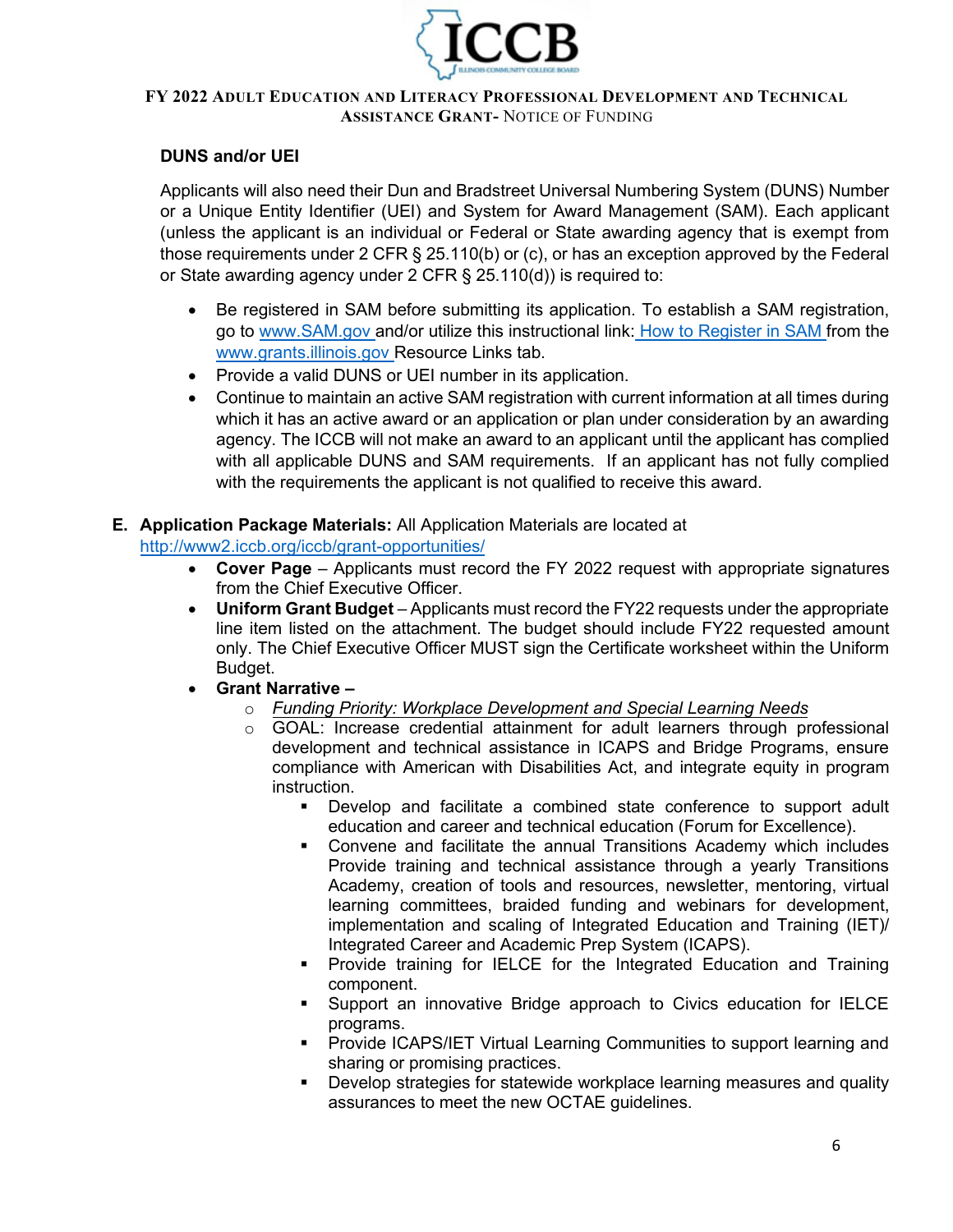

- Provide professional pathway training and credentialing for transitionsrelated careers in adult education, i.e. Career Navigators, Bridge Specialists and Masters, ICAPS Specialists and Masters' Pathways.
- Assist programs in creating Bridge Contextualized Curricula in multiple Career Pathways and IELCE programs.
- **Provide professional pathway training and credentialing for equity and** special learning needs in adult education.
- Provide on-site technical assistance to program in meeting program objectives.
- **Facilitate American with Disabilities Act training.**
- Assist the ICCB AEL Division with special projects as needed.

## o *Funding Priority: ABE/ASE and Assessment*

GOAL: Increase education functioning level attainment and high school equivalency credential attainment for adult learners through technical assistance on assessments and standard based instruction.

- Negotiate MOUs with NRS Test Providers, obtain and ship materials to Adult Education and Literacy Providers.
- Provide ongoing and comprehensive training related to the NRS approved assessments.
- **Provide ongoing evaluation on the impact of the technical assistance.**
- **Provide on-site technical assistance to programs not meeting performance** outcome targets.
- Provide training on Illinois Adult Education Content Standards for Standard Proficient, Specialist, and Master Teacher Pathways.
- Assist with planning and implementation of Illinois Adult Education and Literacy conferences.
- Maintain a Technical Assistance evaluation database.
- Moderate virtual learning communities connected to AEL initiatives.
- Assist the ICCB AEL Division with special projects as needed.
- o *Funding Priority: ESL, Evidence Based Reading Instruction, and Assessment*  GOAL: Increase education functioning level attainment for English Language Learners and adult learners through technical assistance on ELA, EBRI, digital literacy and associated content areas.
	- Provide ongoing and comprehensive training related to the NRS approved assessments.
	- **Provide ongoing evaluation on the impact of the technical assistance.**
	- **Provide on-site technical assistance to programs not meeting performance** outcome targets.
	- Provide training on Illinois ELL Adult Education Content Standards for Standard Proficient, Specialist, and Master Teacher Pathways.
	- Facilitate trainings for Evidence Based Reading instruction /STAR
	- **•** Moderate virtual learning communities connected to AEL initiatives.
	- Assist the ICCB AEL Division with special projects as needed.
	- **the Illinois Adult Education Hotline**
	- Assist the ICCB AEL Division with special projects as needed.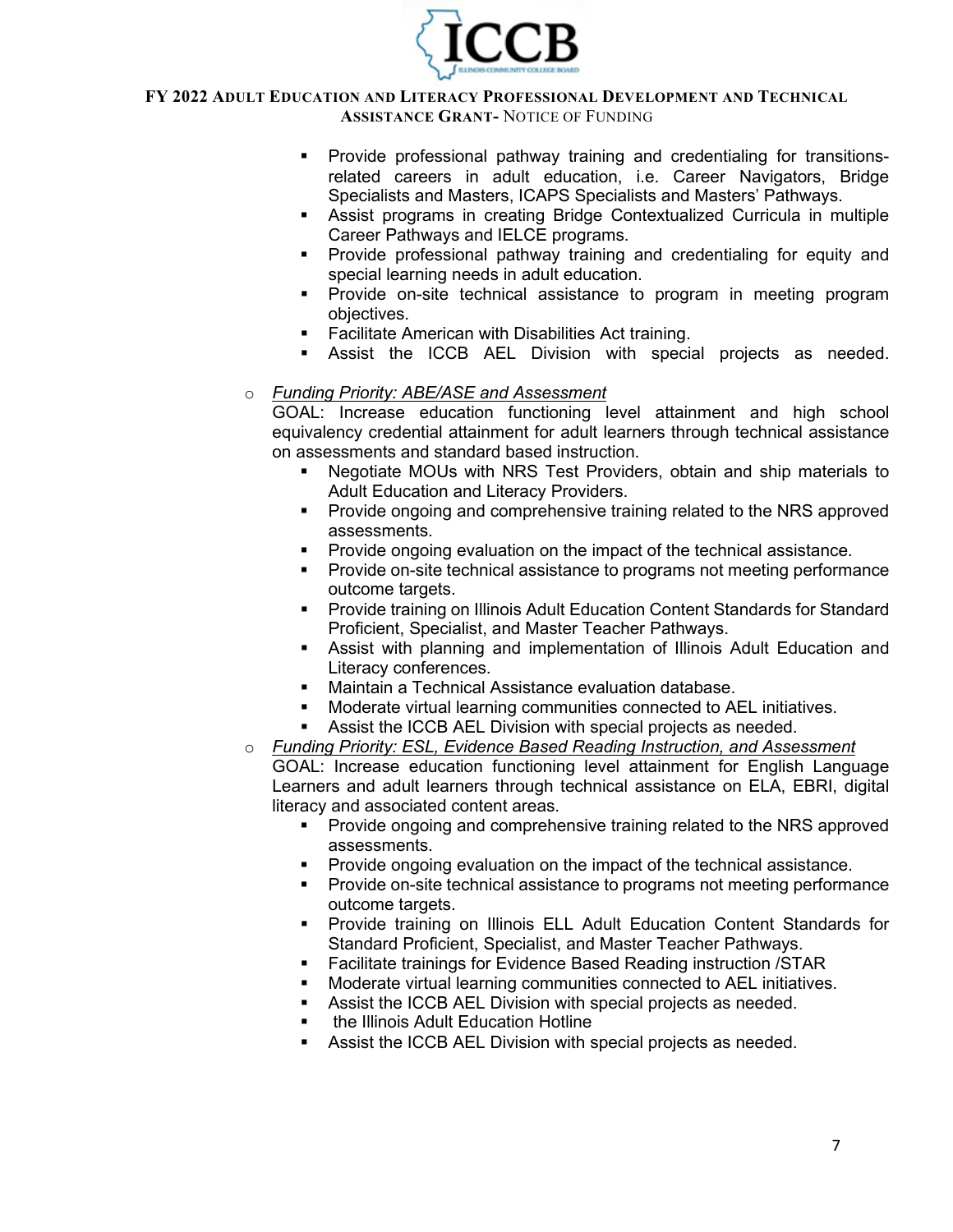

## **F. Application Review**

Applications will be reviewed using a merit-based review process (2 CFR 200.204) using a committee of experts in the field of adult education and professional development. A rubric will be used to assess the extent to which the applicant meets the criteria in each category. There is 70 points per category. The point breakdown is as follows:

*Funding Priority: Workplace Development and Special Learning Needs*

- 40 points: Detailed activity information as related to outlined Deliverables.
- 20 points: Demonstrated Effectiveness in providing the Deliverables as outlined in Section C. Eligibility Information.
- 10 points: Budget is appropriate and follows all allowable uses of funds.

## *Funding Priority: ABE/ASE and Assessment*

- 40 points: Detailed activity information as related to outlined Deliverables.
- 20 points: Demonstrated Effectiveness in providing the Deliverables as outlined in Section C. Eligibility Information.
- 10 points: Budget is appropriate and follows all allowable uses of funds.

### *Funding Priority: ESL, Evidence Based Reading Instruction, and Assessment*

- 40 points: Detailed activity information as related to outlined Deliverables.
- 20 points: Demonstrated Effectiveness in providing the Deliverables as outlined in Section C. Eligibility Information.
- 10 points: Budget is appropriate and follows all allowable uses of funds.

## **Merit-Based Evaluation Appeal Process**

- a. Competitive grant appeals are limited to the evaluation process. Evaluation scores may not be protested. Only the evaluation process is subject to appeal.
- b. An appeal must be received within 14 calendar days after the date that the grant award notice has been published.
- c. Response to Appeal: ICCB will acknowledge receipt of an appeal within fourteen 14 calendar days from the date the appeal was received and will respond to the appeal within 60 days or supply a written explanation to the appealing party as to why additional time is required.

#### **G. Award Notification and Administration**

- a. An award shall be made pursuant to a written determination based on the evaluation criteria set forth in the grant application and successful completion of finalist requirements.
- b. A Notice of State Award (NOSA) will be issued to the Merit Based finalists that have successfully completed all grant award requirements. Based on the NOSA, the Merit Based finalist is positioned to make an informed decision to accept the grant award.
- c. Upon acceptance of the grant award, announcement of the grant award shall be published by the awarding agency to Grants.Illinois.gov.
- d. A written Notice of Denial shall be sent to the applicants not receiving awards.
- e. Upon acceptance of the NOSA, the awardee will receive a Uniform Grant Agreement. This Agreement must be signed by an authorized signatory and returned to the ICCB prior to any expenditure of funds.
- f. Funds may be requested at any interval upon return of the Uniform Grant Agreement.